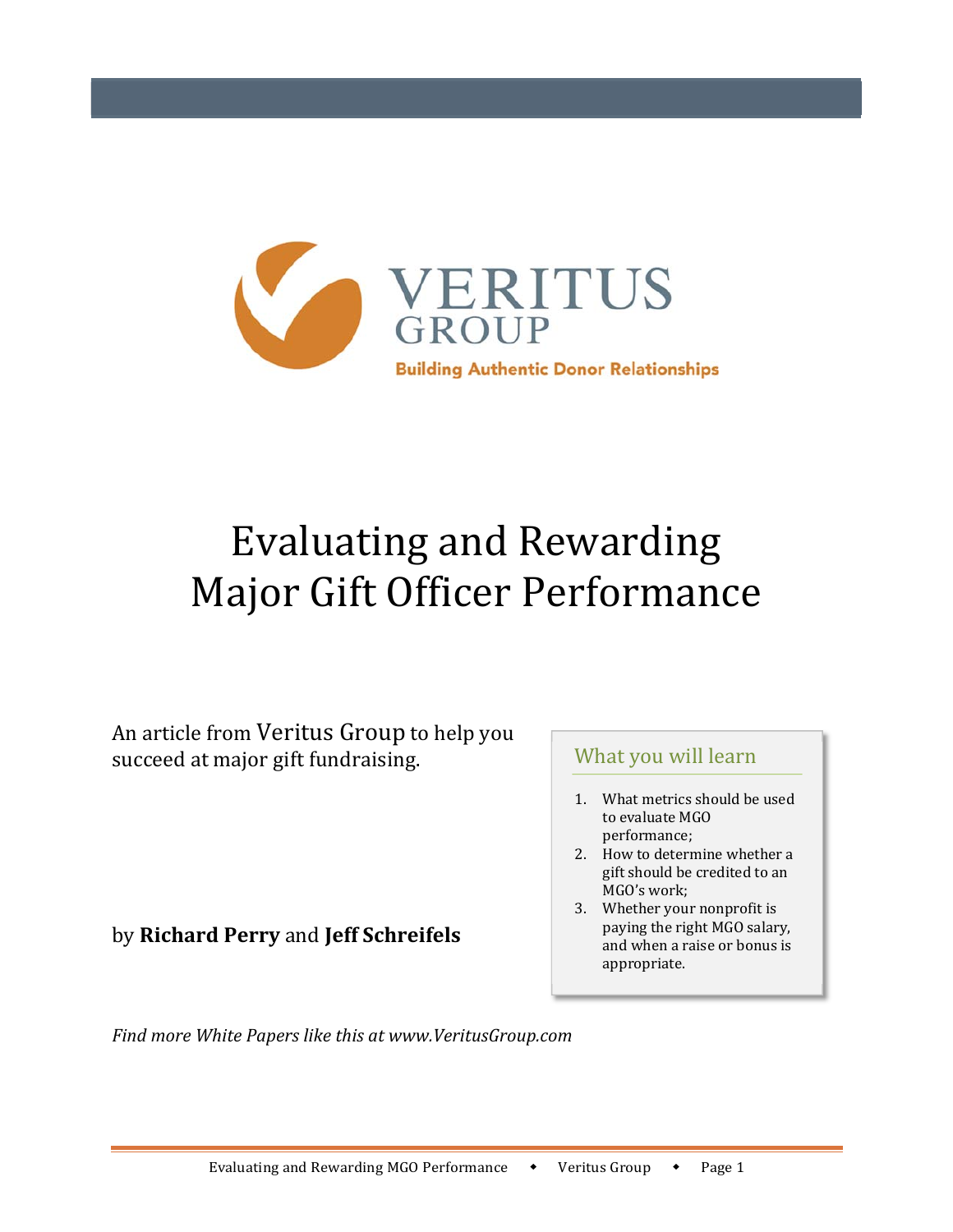n major gift programs, we at Veritus believe that good management is at the heart of good performance. When major gift officers have plans and goals that are worked out in advance with managers, and when communication is strong, the resulting team can produce powerful results.  $\left| \begin{array}{c} n \text{ } n \\ \text{per} \\ \text{ma} \end{array} \right|$ 

The interesting thing about major gifts (this is a generalization) is that most nonprofits do not measure cause and effect. And if they do, they do it wrong. It is not enough just to say "we have a 10% increase over last year in our major gifts category" and really feel good about it. Much more is needed.

Key to this process is performance reporting, which leads to the potential for rewarding superior work. We have had long discussions about what to measure in major gifts work. Is it the number of face-toface visits? Or is it just reaching financial goals? Are we tracking the level of MGO activity, or are we just tracking results? It goes on and on. There are arguments and debates about MGO compensation – should we have some form of economic reward for good MGO performance? There are pros and cons to all the points on this subject.

Since the subject of MGO performance and the related subjects of performance metrics, credit issues and compensation are hot topics these days, we have created this White Paper to help guide your thinking and present some tangible ways to measure and reward performance.

### **Measure the Right Metrics**

It was an interesting conversation. The manager argued that it was the number of face-to-face visits and amount raised that matters in measuring MGO performance, and we took the position that "meaningful connections" and amount raised are what matters. We were going back and forth on the subject with deeply entrenched beliefs supporting each position.

We wanted to explore this further. We wondered: what do others say about this?

In a 2014 study done by Bentz, Whaley and Flessner on "Optimizing Fundraiser Performance" in the healthcare and education sector, the authors stated that the major gift metrics had changed (in priority and emphasis) from 2005 to present as reflected in the chart to the right.

Note that the old face‐to‐face metric is still sitting there as an important measurement. The problem with the FTF metric is that it can be made to mean many different things. As one manager said recently: "the FTF thing can be gamed. A MGO, if they want to, can make

| <b>Bentz. Whaley, Flessner 2014 Study</b> |                                    |                                                |
|-------------------------------------------|------------------------------------|------------------------------------------------|
| <b>Past Metrics</b>                       | <b>Current Metrics</b>             | <b>Veritus Metrics</b>                         |
| <b>Total dollars</b><br>raised            | <b>Total dollars</b><br>raised     | <b>Total dollars</b><br>raised                 |
| # of Face to Face<br><b>Visits</b>        | # of Face to Face<br><b>Visits</b> | # of meaningful<br>connections                 |
| # of Contacts                             | # of asks                          | # of stewardship<br>calls                      |
| # of asks                                 | # of gifts closed                  | # of asks                                      |
| # of gifts closed                         | # of stewardship<br>calls          | Working the<br>plan for each<br>caseload donor |
| # of discovery calls<br>made              | # of prospects<br>identified       | How did each<br>donor perform<br>Yr to Yr      |
| # of new<br>prospects<br>identified       | # of discovery calls<br>made       |                                                |
| # of stewardship<br>calls                 | # of cold calls<br>made            |                                                |
|                                           | # of moves                         |                                                |

that number really high." It's true. Or the MGO can meet with the same donor repeatedly, increasing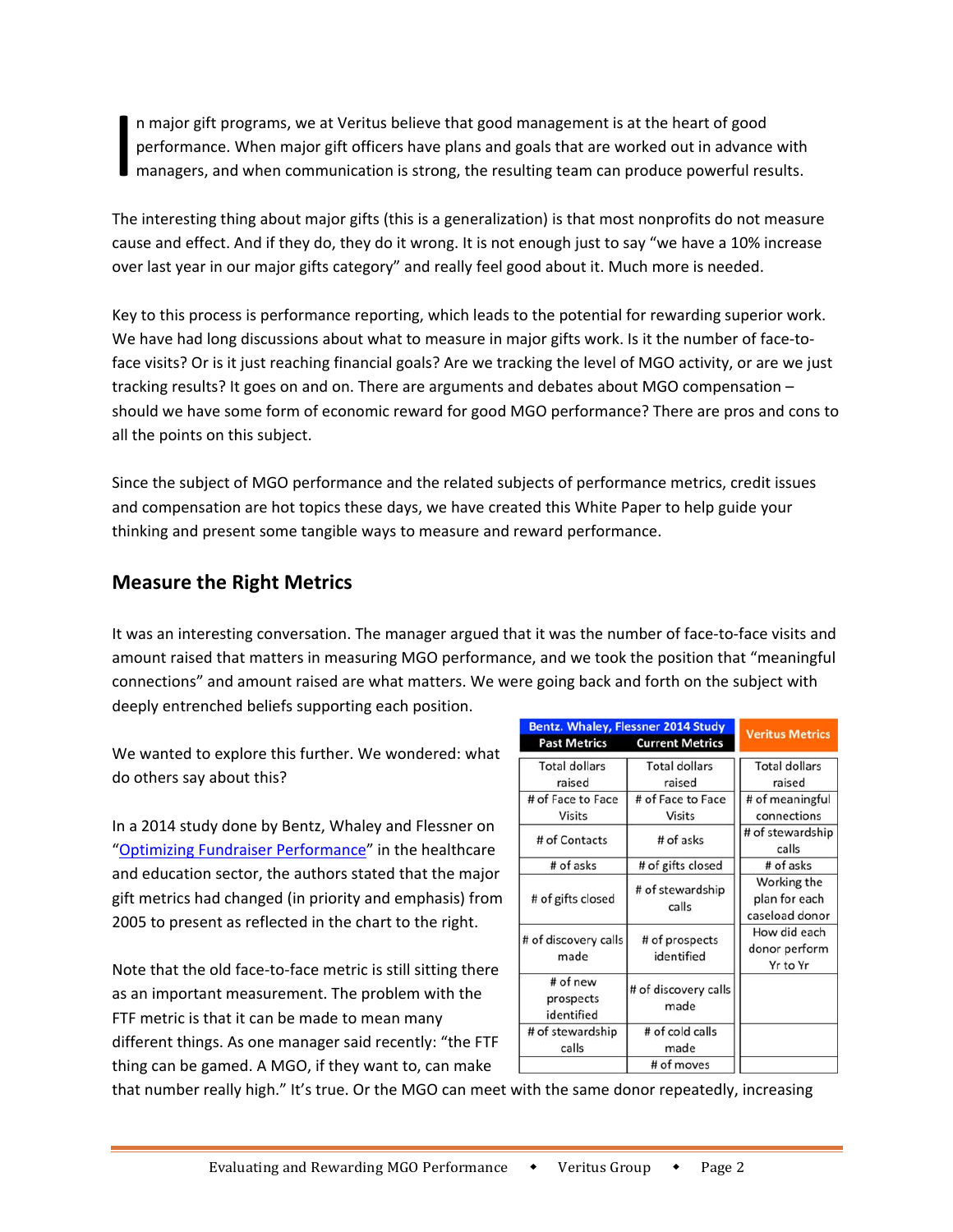the number. Or the quality of a "visit" can be really low and have no meaning as well, like the MGO that counted an encounter in a grocery store. Totally meaningless.

What really matters, in our opinion, is meaningful connections. What is a "meaningful connection"? It is one where the MGO has quantifiably moved the donor in the direction of fulfilling her passions and interests by giving to the organization. Quantifiably move? What does that mean? And "in the direction" – how do you know?

First, does the MGO know, without doubt, what the interests and passions of the donor are? You can measure that with a simple "yes" or "no." Secondly, has the donor taken an action or said something that shows they are moving in the direction of making a gift? It could be as little as "you know, I really would like more information on that" or "yes, I would like to meet with your program person to learn more about the X program" or "can you send me information how that program actually works?" It could also be the acceptance of an invitation to attend a briefing or visit a program site.

**A meaningful connection can happen in a face‐to‐face, in an email exchange, on the phone and, yes, at the grocery store, an afternoon tea, a baseball game, etc. It is not limited to being literally face‐to‐ face**. A meaningful connection is when the donor takes an action or says something that shows interest – it is also fulfilling the move you have pre‐planned for the donor. Here's the thing. You know when you have come face to face with a meaningful connection. You also know when it *isn't* one.

In a 2010 study by Bentz, Whaley and Flessner titled Major Gift Metrics That Matter, the author, Thomas W. Grabau, makes an important point that seems to support our position on metrics. He says: "All managed and assigned prospects (donors) should have a philanthropic capacity and connectivity rating."

**Capacity and connectivity**. The word connectivity helps define "meaningful." There is a connection. You know it. You also know when there isn't one.

We agree on the capacity/connectivity point Grabau makes.

*A meaningful connection can happen any number of ways. It is not limited to being literally face‐to‐face.*

In our system of caseload development, the MGO is instructed to develop a caseload from a pool of donors who have given the highest amounts most recently and have the highest capacity. This is a confluence of amount, recency and capacity. The second big point in caseload development is that the MGO will only have qualified donors – donors who want to connect – on their caseload. This addresses the connectivity issue.

In that same study, Grabau addresses what he calls the "Rules of Thumb" of major gift metrics:

- 1. There should be an average of 12‐15 FTF visits per month.
- 2. MGOs should visit approximately 50% of their caseload donors each year.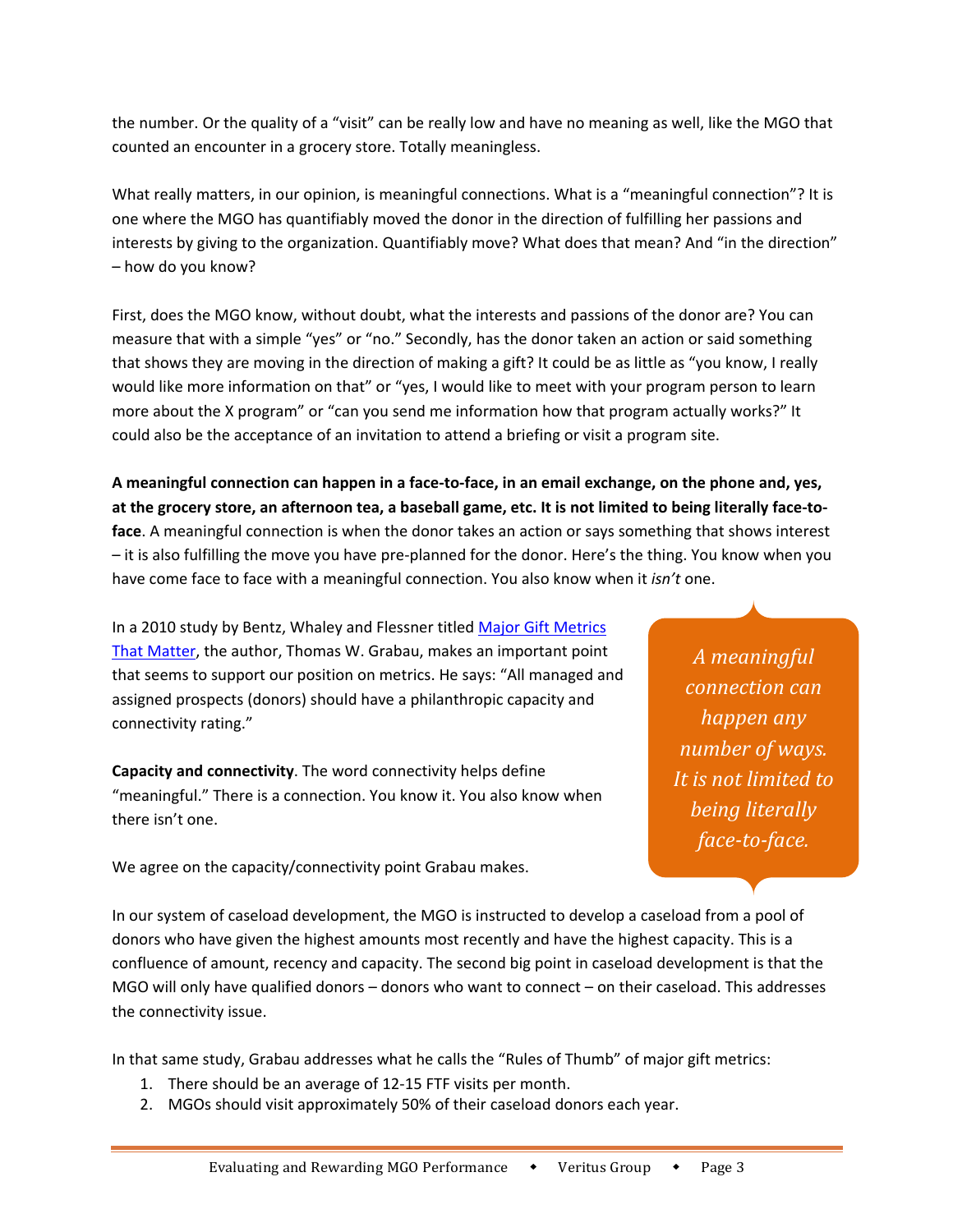- 3. Approximately 1/3 of a MGO's caseload should be in the solicitation stage.
- 4. A full-time MGO should raise \$1 million a year on average.

Take a look at his study to see how he addresses each of these points. There is some very good and useful information there; and although we take a different direction on FTF visits (we think the MGO should connect with ALL the donors on her caseload), donors should be asked when they are ready – and the \$1 million thing may be a good goal for a fully developed and mature caseload, but not one just starting out. That could be as low as \$200,000 ‐ \$300,000.

Here is how we would frame the important metrics in major gifts:

- 1. First, the caseload should contain 150 qualified donors. This means no prospecting, and it also means that these donors want to relate – the connectivity point. There is no sense in paying a MGO to "work" donors that have "given a lot of money" but don't want to connect. It is a waste of labor. I saw one situation recently where a MGO had over 1,000 donors on his caseload! There is no way he can connect with all of those donors. I'll bet if we put those 1,000 donors through our qualification process only 250 would actually want to connect - and that would still be too many donors for the MGO to handle.
- 2. Then there should be a goal and plan for every donor. This point is critical. This means that there is a predetermined intention on the part of the MGO to meet with, talk to and connect with the donor. This point, by itself, is a huge performance measurement point, answering the question: "did the MGO work the plan for every donor on her caseload?"
- 3. Now measure the number of meaningful connections, stewardship calls, number of asks and how each donor is performing year to year. We will elaborate on these metrics in the next section, but the individual donor performance year to year is important. You want to know that the MGO has a "story" or explanation for why a donor gave less or didn't give at all.
- 4. And finally, make sure the MGO is working the plan. This "making sure" bit is why management of MGOs is so labor intensive and why most DODs just do not have the time, given everything else they have to do, to manage MGOs correctly. This is a controversial point for many development shops. Why should we hire or pay for someone to manage MGOs? The answer: because *you will not do it*. You need to spend a ton of time with every MGO going through every donor on the caseload to make sure the plan is being executed.
- 5. All of this should be written up for each MGO's performance evaluation. At the beginning of each year, once the caseload plan is done, you should write up the performance plan for the MGO – that list of items the MGO will be evaluated on – the points above this one. These are quantifiable, time sensitive items, which no one can argue with.

This is basically the essential elements for caseload management Grabau noted in 2010:

- 1. A clear understanding of the potential of caseload donors. We would add "qualified" donors.
- 2. Plans (for each donor) that drive results. This means there is intentionality on connecting with caseload donors. We would assume goals for every donor are in these plans and that the MGO knows why each donor has given less or lapsed.
- 3. Execution Is the plan being worked? Are meaningful connections being made with all the donors on the caseload?

Fundamental and central to all of this is the donor. Are you serving her needs? Are you fulfilling her interests and passions? You will be if you are connecting. And you will be raising money if you are doing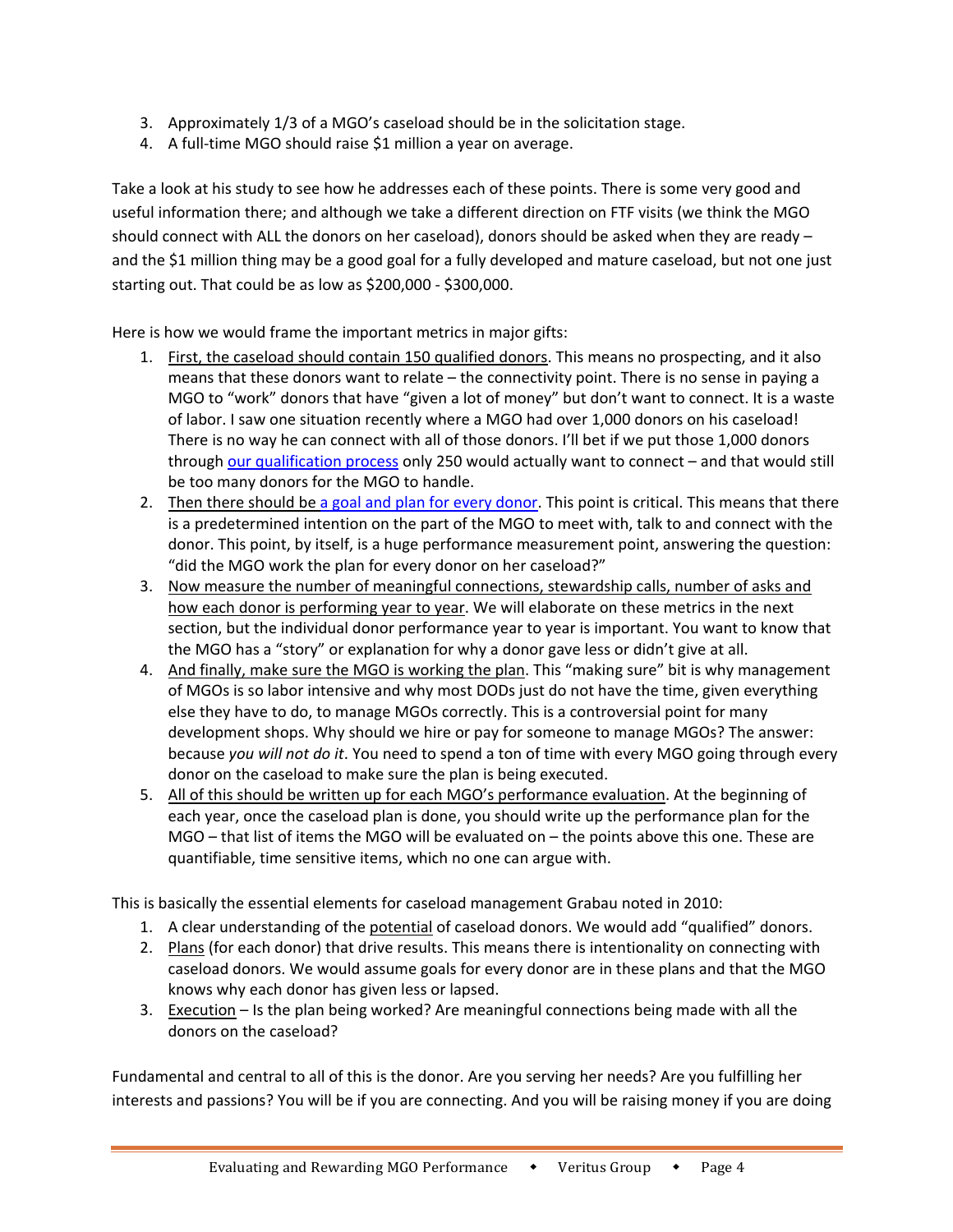all of this right. That is what you should be measuring – are you fulfilling the donor's interests and passions?

# **What MGOs Should Report**

The MGO needs to report regularly on various metrics, and management needs to provide feedback and help. One of the most frustrating things for managers and MGOs alike is when there is a misfire in this process. The MGO is asked to report on one set of factors, finance is expecting information on another set, and the two ships pass in the night.

This is a lethal situation because the only person who will lose here will be the MGO. We have heard some pretty serious allegations on the part of people outside of the MGO program – allegations that go something like this: "well, they said they were going to do X and all we hear is what they are doing in Y. I am not sure we are getting the real story." This one statement frames the problem and calls for a basic solution which, simply stated, is this:

### **How a MGO's performance will be measured needs to be carefully crafted and set** *before* **the evaluation period begins. It must then be widely published so that everyone has the same expectations and is aligned on what is being measured.**

So whatever you believe is important in MGO performance evaluation, the one thing you need to do is (a) settle what is being measured, (b) have the MGO's agreement on it, and (c) be sure finance and others, anyone else who has a stake in the program, understand it and are aligned with it.

| Caseload                 | • Each MGO should have a qualified caseload of 150 donors.                                                                                                       |  |
|--------------------------|------------------------------------------------------------------------------------------------------------------------------------------------------------------|--|
| <b>Donor Goals</b>       | • Each donor should have a giving goal based on their giving<br>history.                                                                                         |  |
| <b>Individual Plans</b>  | • The MGO should form a personalized plan to create meaningful<br>connections with each donor based on their interests                                           |  |
| <b>Tier Designations</b> | • The caseload should be divided into tiers A, B and C to show<br>their inclination and capacity to give to the organization. Tier A<br>gets the most attention. |  |

Before you start to measure anything, you need to have 4 things in place for each MGO:

Once you have these four things in place, then you can set about reporting on performance.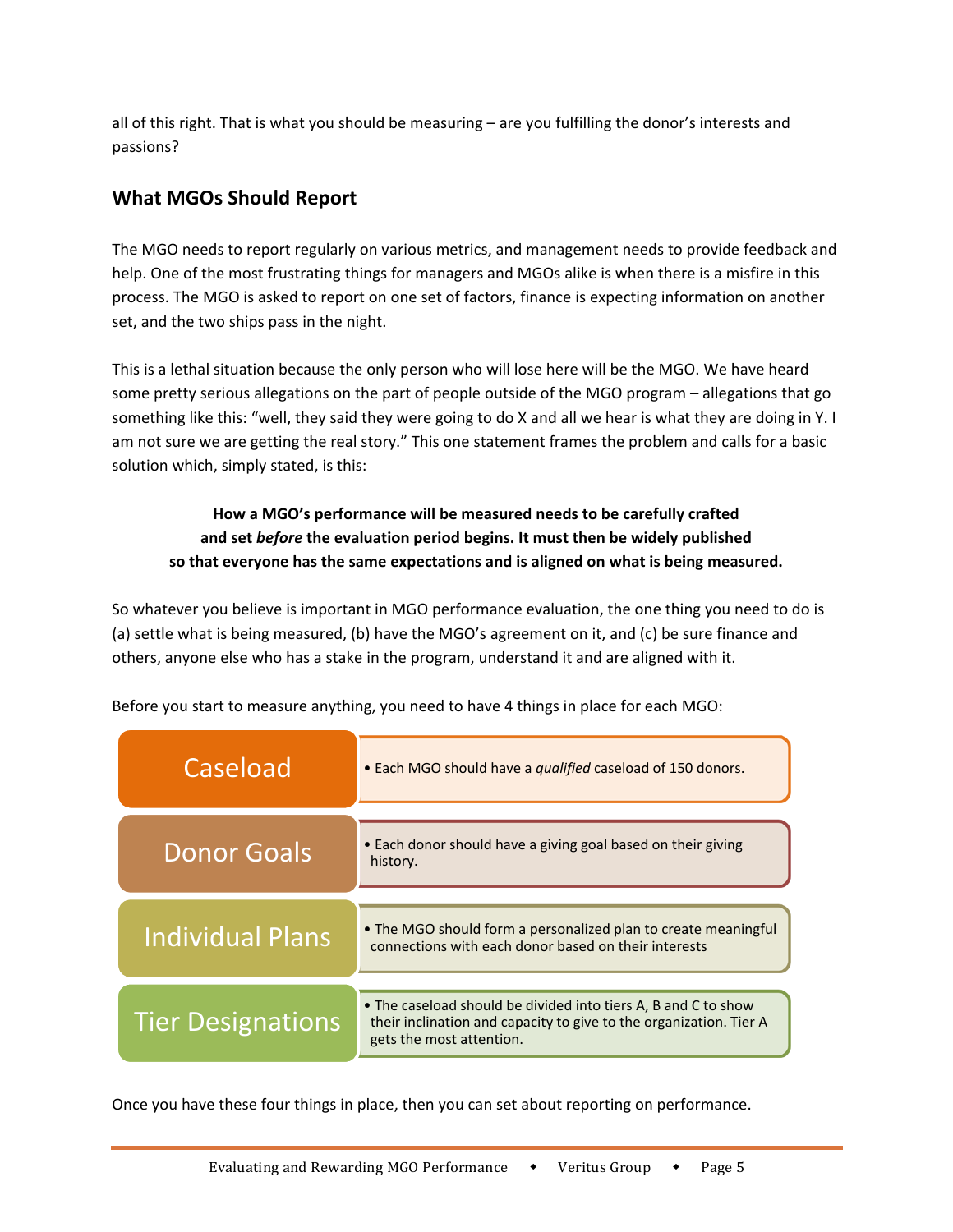Here are the key areas we believe should be reported on, at a frequency of reporting that everyone agrees on – (monthly seems to be the right pace for most):

- 1. Number of meaningful connections You will want to know how many meaningful connections each MGO has made and that his or her time is being spent wisely in making those connections. There is a variety of opinion on how many connections should be made each month. You can develop the number that fits your organization. But the important thing to manage on this point is this: Is your MGO on a track to make meaningful connections with all the donors on her caseload? And does the plan for connecting take into account the tiering of donors done earlier in the plan? The MGO will spend disproportionately more time with her A donors, slightly less with the B donors and even less with the C donors. I am interested in knowing that a MGO is actually connecting with every donor on her caseload and that every connection is purposeful and progressively moving the donor‐organization relationship forward. That relationship should build to where donor passions and interests are fulfilled, and the organization secures financial resources for program. If that is not happening, then the MGO's work is not effective. You need to measure that.
- 2. Number of stewardship connections Once the donor has given, there needs to be stewardship of the donor, telling her she made a difference, providing her with "proof of performance" (i.e. that the gift she gave really did something), testimonials that a life has been changed or an environmental or animal problem has been addressed, etc. You will want to know that the MGO is actually providing all of this information back to the donor.
- 3. Number of asks Conceptually, every donor on the caseload needs to be asked at least once a year. Some may be asked more than once, because the cadence of the relationship and the satisfaction the donor is receiving in the relationship is such that he wants to give more. But minimally, there should be 150 asks, and these asks should be calendared in a plan – which is why you can report on them. Were they actually done? Were they done when the plan called for them to be done?
- 4. Working the plan for each caseload donor After actually creating a plan for each donor, the next most critical point in caseload management is working the plan. It is important to know that the MGO actually did what he said he would do. You need to measure this.
- 5. How did each donor perform year to year? At Veritus Group, we like to have at least a four‐ year giving history of each donor on the MGO's qualified caseload. We want to be able to see quickly what the donor has been doing (or not doing) over time. You will want to know what the story is behind each donor's increase or decrease in giving. The MGO needs to know the story and be able to share it. At a macro level, you can report how many caseload donors are up YTD over last YTD, how many are staying even with last year's giving, and how many are down. For the donors that are down, you need to hear the story on those donors.
- 6. Total Dollars Raised And then, of course, dollars raised. When you sum up all the dollars raised for every donor on the caseload, it gives you a good view of how the caseload is performing economically this YTD over last YTD.

We realize that many folks want to have solid numbers and percentages that measure every aspect of caseload management. What has been frustrating to many of our colleagues is that even when they have all of those metrics and measurements in place, the caseload doesn't grow, and the MGO seems not to be as effective as they would wish.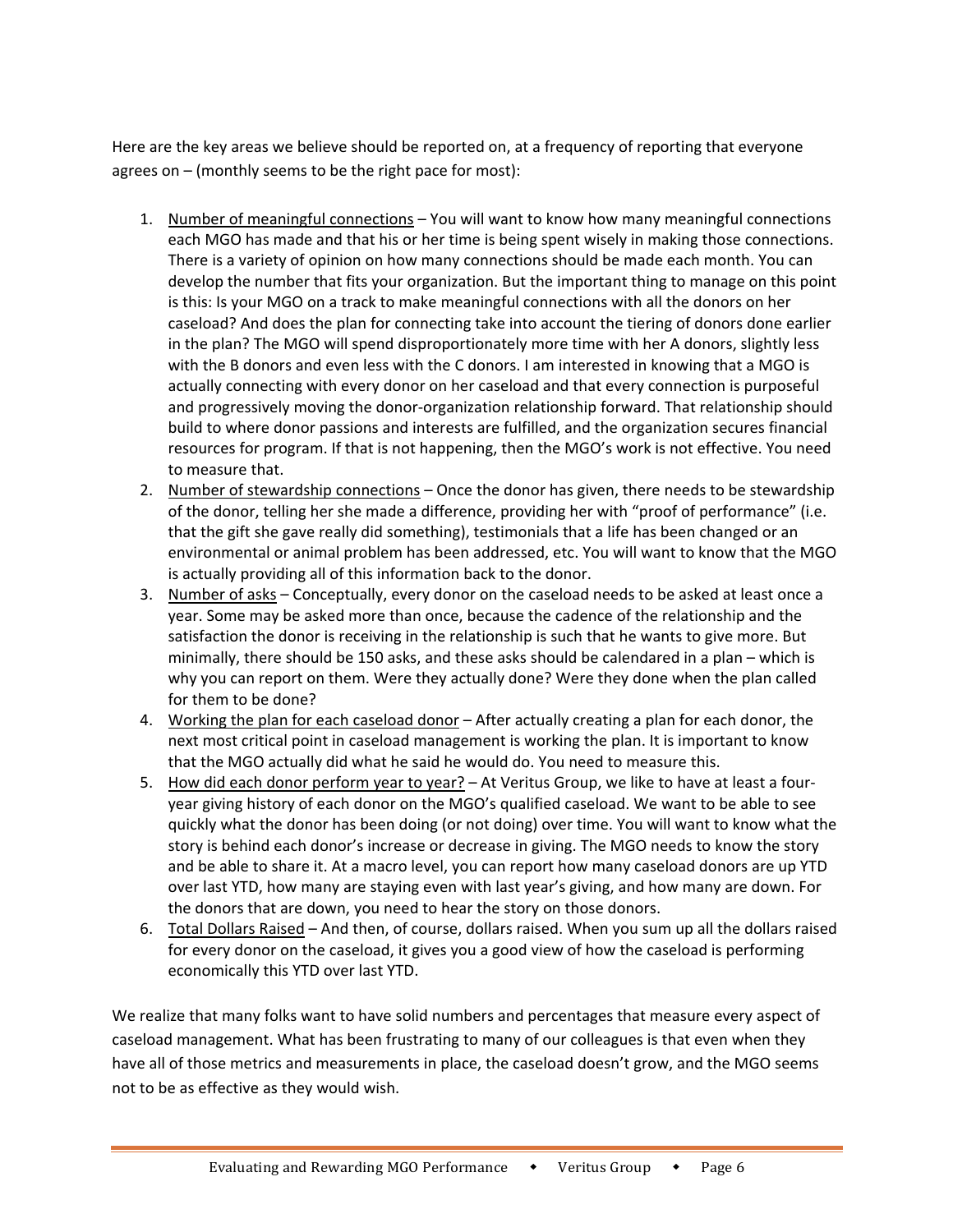This very point is why caseload management and measurement of performance has to be more hands‐ on, and the traditional numbers can't possibly tell the whole story – a story that can only be uncovered by sitting with the MGO and going through the caseload donor by donor, making sure that (a) a meaningful connection is being made in each case, and (b) the connections are progressing toward the fulfillment of the donors' passions and interests, which will result in an ask and a gift.

This is precisely what the MGO is trying to do with each and every donor. He is sitting with that donor, uncovering what that donor wants in the relationship, and then setting about to make those wants a reality as they align to the needs of the organization. This is careful and purposeful activity that is measured, strategic, timely and progressive.

True caseload management is doing what we would ideally and strategically be doing with one donor, but doing it with 149 other donors and then making sure all of the activity is purposeful and effective. This is what we should be measuring and reporting on.

# **Who Gets Credit?**

In most every situation our team goes into, there is always someone who is justifiably concerned, sometimes *obsessed* with who gets the credit in the major gift program. Most often it is a person in finance who is worn down by development people who, according to them, double count donations and take credit for gifts they had nothing to do with.

This concern is understandable. When a MGO has over 1,000 donors on his caseload and he is taking credit for every gift from every one of those donors and claiming brilliant success for his "over \$1 million dollar caseload," it's no wonder the finance folks are up in arms. Everyone knows (except the MGO) that you cannot serve 1,000 donors.

Or there is the situation where a MGO meets a donor who is not on her caseload, and she discovers that the donor is about to give a six‐figure gift; she quickly adds that donor to her caseload in order to take credit for the gift. This actually happens!

Or the MGO who does nothing with the donor on her caseload and just sits back to let direct mail bring in gifts from that donor – but she still gets credit for it.

It's no wonder that finance people and managers get cynical about credit issues. We don't blame them. Now, to be clear, most MGOs we meet are operating with integrity as they manage their caseloads and take credit for gifts that rightfully belong to them.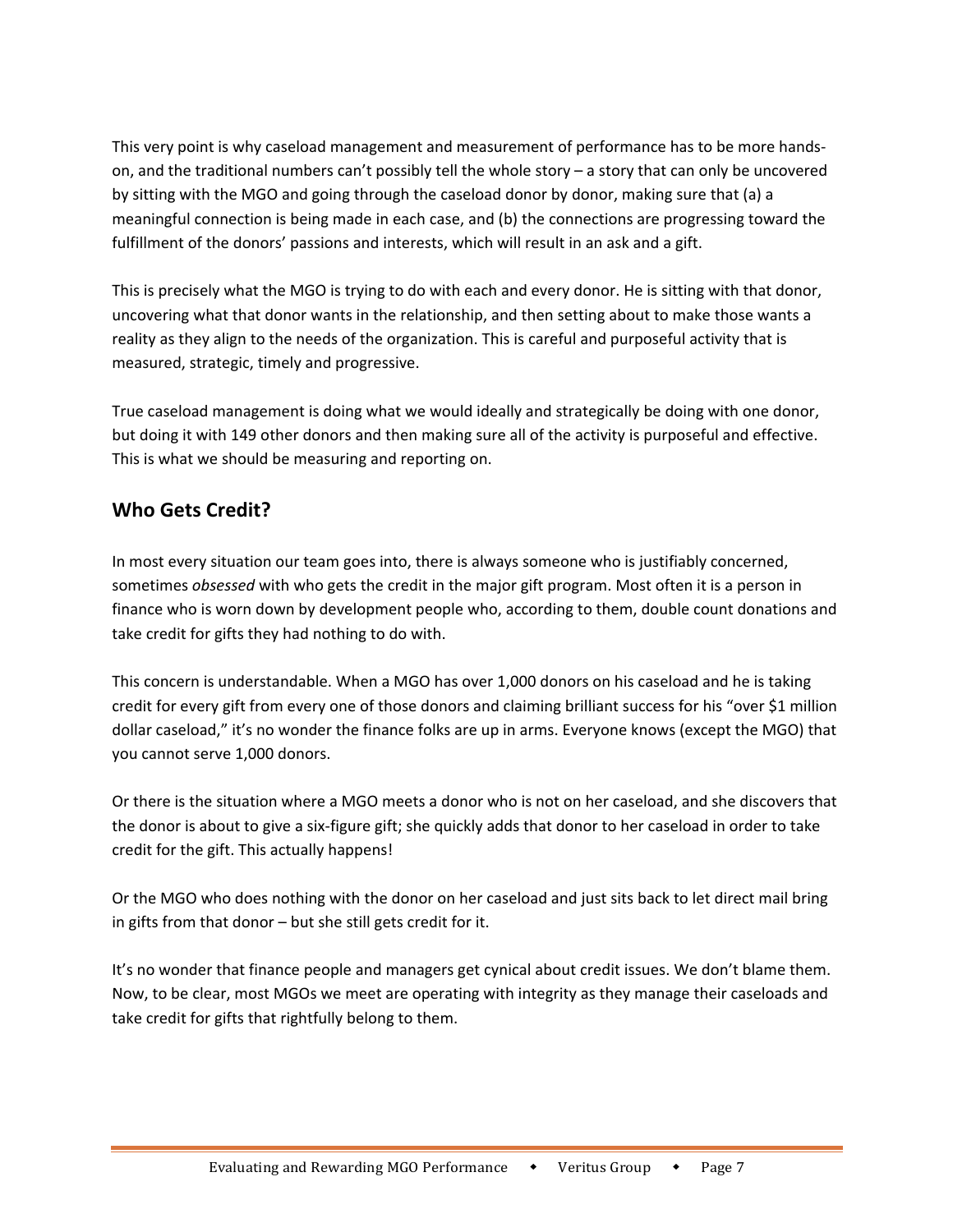But there is a lot of concern in this area: what does the MGO get credit for? Here's a simple, straight‐ forward list of credit criteria which I have adapted from work we have done with The Salvation Army Western Territory.



These criteria apply regardless of the channel through which the donor chooses to make the donation or a strategy or campaign that caused it including:

- **Direct mail remittance**
- **White mail**
- **Family foundation**
- **Donor advised fund**
- **Matching gifts**
- **Securities**
- **Internet**
- An event
- Capital campaign
- Telephone
- Planned gifts
- …or almost any other way a gift might come in.

As it relates to planned giving, the MGO receives 100% credit if the criteria above apply AND if the MGO engaged the donor in conversation about the advisability of considering a planned gift AND the MGO actively worked to involve a planned giving officer in the conversation.

Here's the big point. We assume that every MGO has a qualified caseload of 150 donors with whom the MGO is having meaningful connections. Between the MGO and the mailings and events that reach every donor, there is a lot of activity and communication going on.

All of this communication activity (direct marketing in any form: print, online, electronic and events and other types of messaging) will, most assuredly, cause some of the donors to respond affirmatively and send in a gift. Sometimes they will send in a gift via white mail – a plain envelope with a live stamp with no response device or clue as to what may have piqued their interest.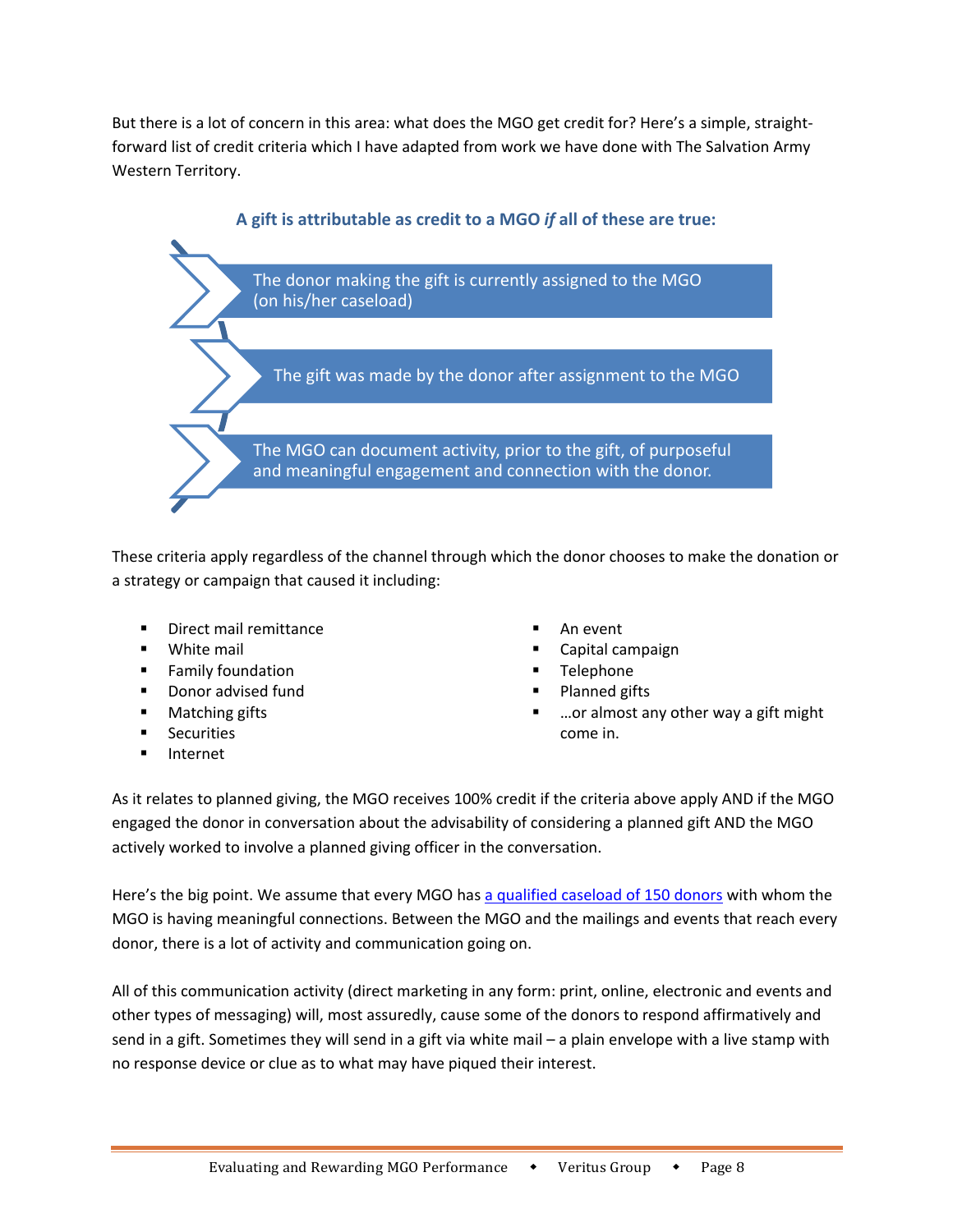In some cases, the donor may have been to some public meeting or event, run into an executive of the organization, had a conversation and sent in a gift as a result.

Or maybe there is a capital campaign going on and the donor gave a gift toward it. Or the Planned Giving Officer may have had a conversation with the donor that resulted in a current gift. Regardless, in ALL of these situations the MGO gets the credit. *All of the credit.* 

We had situation once where finance – bless their hearts – produced a report on one MGO (whom they seem to have had a particular need to put down) where his total year-to-date revenue was hacked down by over 40% because:

- This much came in a direct mail return envelope.
- This much came in from an event the donor went to.
- **This much came in via white mail and would have come in anyway.**
- And on and on and on and on...

We talked with the Development Director about this situation. We pointed out that before we started working with his MGO, the year-to-year value of the group of donors he was managing was dropping off at an alarming 56% the first year and 45% the second year. This means that if the caseload was \$1 million in the first year, it was \$540,000 in the second year and \$243,000 the third year! That's a lot of money out the door!

And now the MGO's caseload was retaining value and growing. In fact, proper management of most caseloads will reduce attrition to single digits. Why? Because the MGO is having meaningful connections with the donors. So just moving value attrition from 56% to 7% or even 10% puts a lot of money right back into the organization. Most folks don't realize this or, if they do, they don't accept it.

Hmm… Why is this? Could it be because the MGO was engaging with these good donors and they are now receptive to all kinds of things?

So why does a MGO get credit for all the revenue that comes from their caseload donors?

# **Because when a donor is engaged and managed by an MGO, giving goes up from that donor or is, at least, retained in equal value from prior years. There is a direct correlation between the MGO involvement and retained value.**

If you are having trouble with "the credit thing" in your organization and you have a finance department that is pecking the life out of you by taking away credit for many of the gifts your donors are giving, you need a manager who is your advocate and is arguing the case with management. Part of that case needs to be about reduction of value attrition.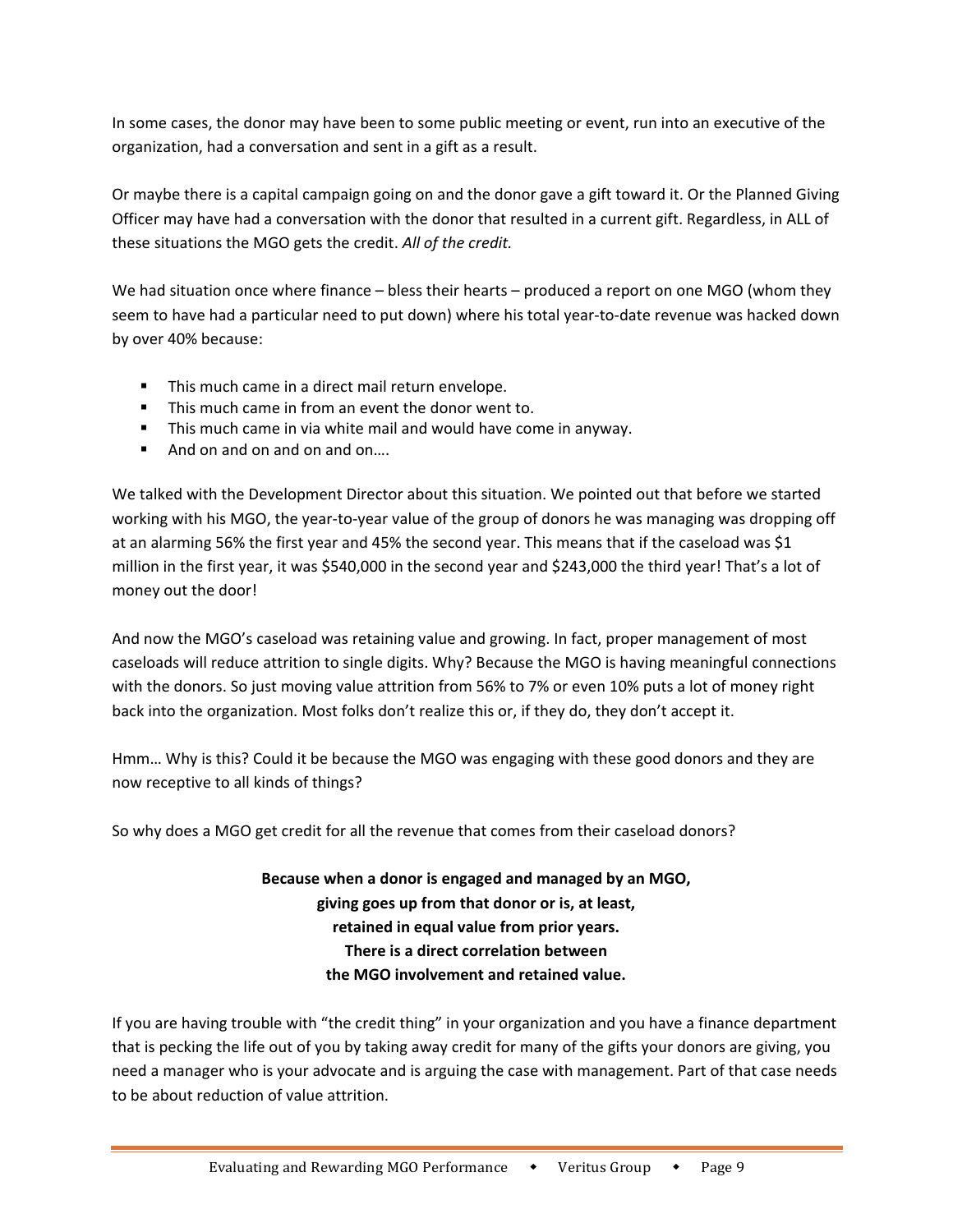If you don't have an advocate and your manager is part of the pecking game, you may want to leave the organization and let them have their year‐to‐year losses from the donors you are managing. Perhaps then they will understand what we are all trying to say.

# **Pay for Performance?**

What should a non‐profit organization pay for a fully functional MGO? Our Veritus team has seen annual salaries for MGOs in the teens – yes, below \$20,000 – and as high as \$180,000.

Then there's the question of paying for performance, i.e. giving bonuses or some sort of incentive to reward MGOs for "bringing in the money." More on that later.

One data point is true: competent and experienced MGOs are difficult to find, which is why they are likely to be paid more than the average salary in your development department. But should you pay 20% or 50% more than you pay others in your department? And if you think you should, how do you justify it?

Well, here is how we think about it, and it is a pure economic formula that has two parts. First is the overall economic context of fundraising in a nonprofit, which is measured by ROI (return on investment). Second, a formula for basing pay on the caseload value and other internal factors. Lastly, I will look at some performance incentives that are emerging in major gift work.

First, the overall economic context. One of the key principles of all fundraising is that there should be a ROI figure attached to every fundraising function. Why? Because the core objective of fundraising is to produce net revenue to do program – to accomplish the mission for which the nonprofit exists.

If you are spending \$1 on fundraising, you should be getting back more than that dollar so that there is something left over to do good. This is true for all fundraising functions with the exception of donor acquisition – where money is lost in the first cycle in order to secure a donor who contributes much more in the future.

The major gift area, whether it is managing individuals or institutions (corporate, business, foundations, etc.), is an area that should always develop net revenue, because direct marketing has done the "heavy lifting" and delivered good donors from which a MGO can create a qualified caseload.

But what net revenue or what ROI is acceptable in major gifts? Here is how to think about it.

Most direct marketing programs are delivering a ROI of 1:3 or 1:4. For every dollar out, \$3 or \$4 comes back. So the first thing to do is get a fix on what ROI your direct marketing is delivering to the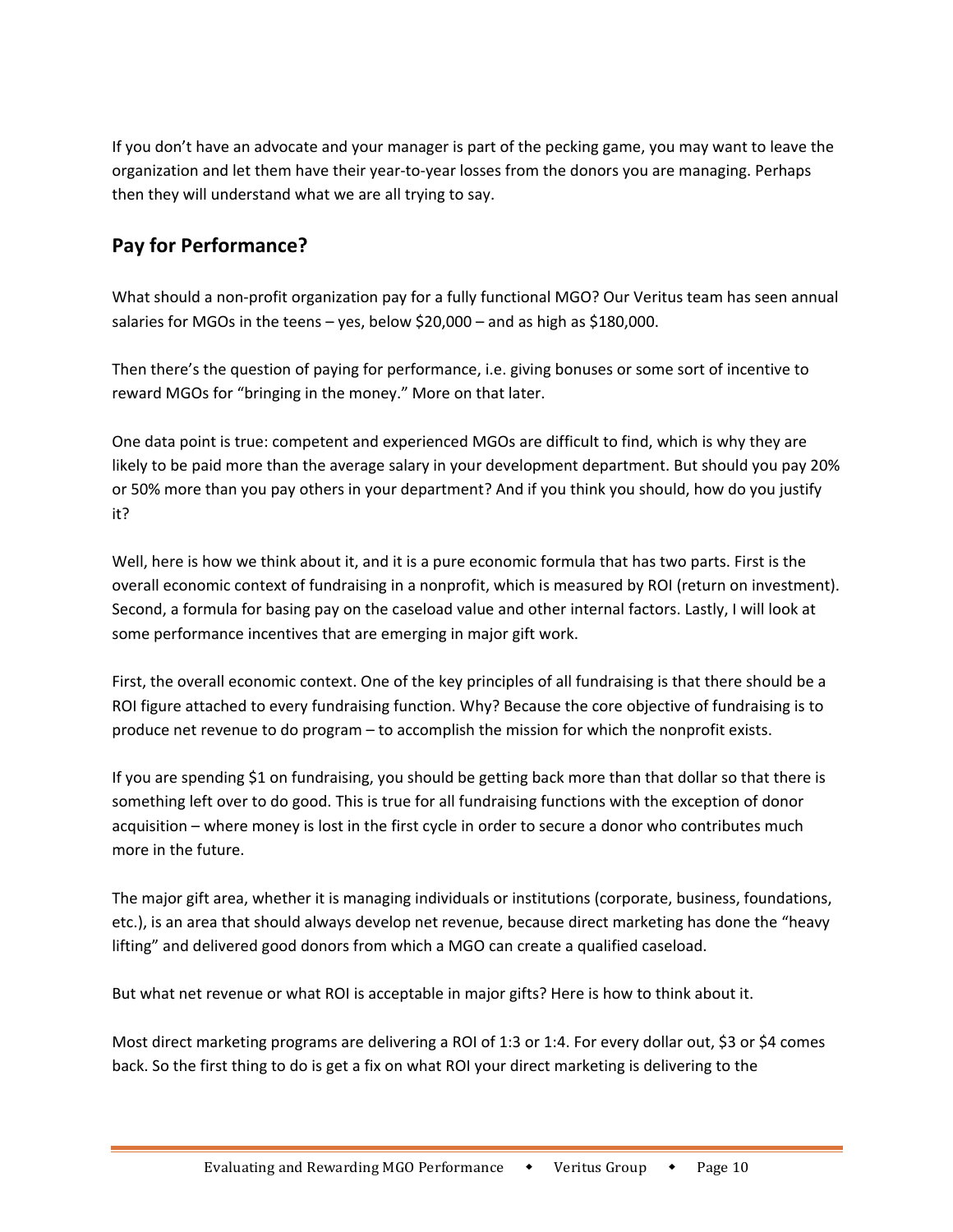organization. That will set a baseline for how to think about major gift expenses and revenue and MGO pay.

The next step is to determine whether your major gift program is just starting out, developing toward maturity or mature. Since major donor relationships take time to develop, you cannot expect a high ROI when you are just starting a program. Our rule of thumb for ROI by life stage of the program is as follows:

- **Starting out:** ROI should be around 1:2 or more, although we have seen them at a breakeven for the first year, which is acceptable. Remember, it takes time to develop relationships; if you are just starting a major gift program, the MGO's all-in costs (compensation and operating expenses) need time to "catch up" to increasing revenue.
- **Developing toward maturity**: ROI should be in the 1:3 to 1:8 range and it should certainly be equal to or better than your direct marketing ROI.



**Mature**: ROI should be in the 1:6 to 1:10 or more range.

We sometimes get into some heated discussions with managers who want to argue that a major gift program, when starting off, should deliver substantially better value than a direct marketing program and that the initial ROI must be higher, like 1:5 etc.

We have to point out to these managers that their direct marketing file is losing value and donors every year at an alarming rate, resulting in a very poor ROI once you account for attrition and the need for additional donor acquisition. When managed by a MGO, donor attrition slows dramatically in a way that has significant real value, justifying a lower ROI starting out.

For example, we recently looked at an organization's file where the group of active donors who gave at least \$1,000 in one year experienced attrition at an annual rate of 41%. These are high-value donors who just went away or, at least, stopped giving – and the organization lost \$3.2 million in one year's potential gifts from this group.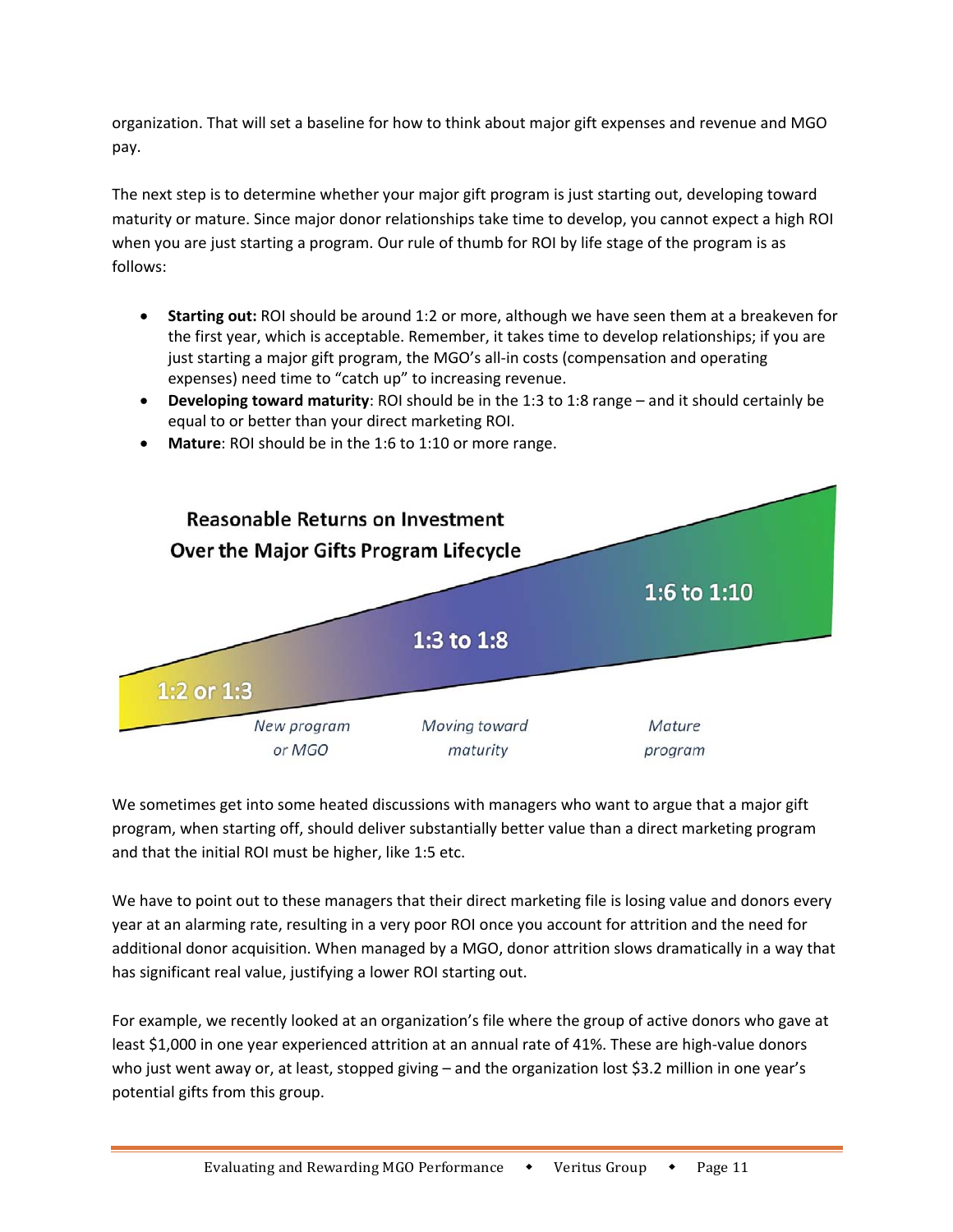In that same organization, the attrition of caseload donors of the MGOs we manage is between 7‐11%, retaining substantial economic value for the organization. The organization is far better off paying for a MGO to manage these donors, even with all of his or her expenses, than to leave the donors in direct marketing where there are substantial losses. **Just the reduction of loss in the first year is sufficient justification to allow for a low start up ROI in major gifts.** This is how a manager starting a major gift program should think about this.

So let's say you are willing to start with a breakeven or 1:2 to 1:3 ROI for your major gift program. Now the job is to figure out what to pay the MGO. Of course you have to take into account all your current pay scales and what HR and Finance think – although you should be careful with that, as you can quickly get into paying very little.

Here is how we would go about figuring out MGO pay:

- 1. Start with an estimate of the first year caseload value the MGO will handle. If you have 150 qualified donors on a caseload and the average gift of each of those donors is \$3,000, then your caseload value is \$450,000.
- 2. Then determine what your desired first year ROI should be. If it is 1:2 then you have \$225,000 to play with on all in MGO costs. If it is 1:3 then you have \$150,000.



- 3. Now figure out base pay and operating costs. Let's say you picked 1:3 ROI. Your expense budget is \$150,000. Your MGO operating costs (office, travel, research – all the costs) could easily be \$50,000, leaving \$100,000 for compensation. But employee benefits could be \$25,000 of that, leaving a compensation budget of \$75,000 plus or minus.
- 4. Lastly, square this number with the internal ranges. You do have to pay attention to what others are paid, although in our opinion, MGO salaries tend to be higher, just like in the commercial world where sales rep compensation tends to be higher.

That's the formula with a bit of give and take for what ROI you pick, what the culture will allow, what the other pay scales are, etc. Don't forget to justify your first year ROI using the value attrition losses mentioned earlier. This is a real argument which must be considered.

**Now to the question of incentive pay in major gifts.** Drew Lindsay has written about this recently, and those writings will be the basis for us to take a look at this area.

The University of Pittsburgh has introduced a five‐step salary scale that guarantees fundraisers a raise and promotion every three years — if they meet annualized targets on six measures of performance. Officials say the new pay system aims to answer a common complaint among major gift officers: that they have no clear career paths or tracks for advancement.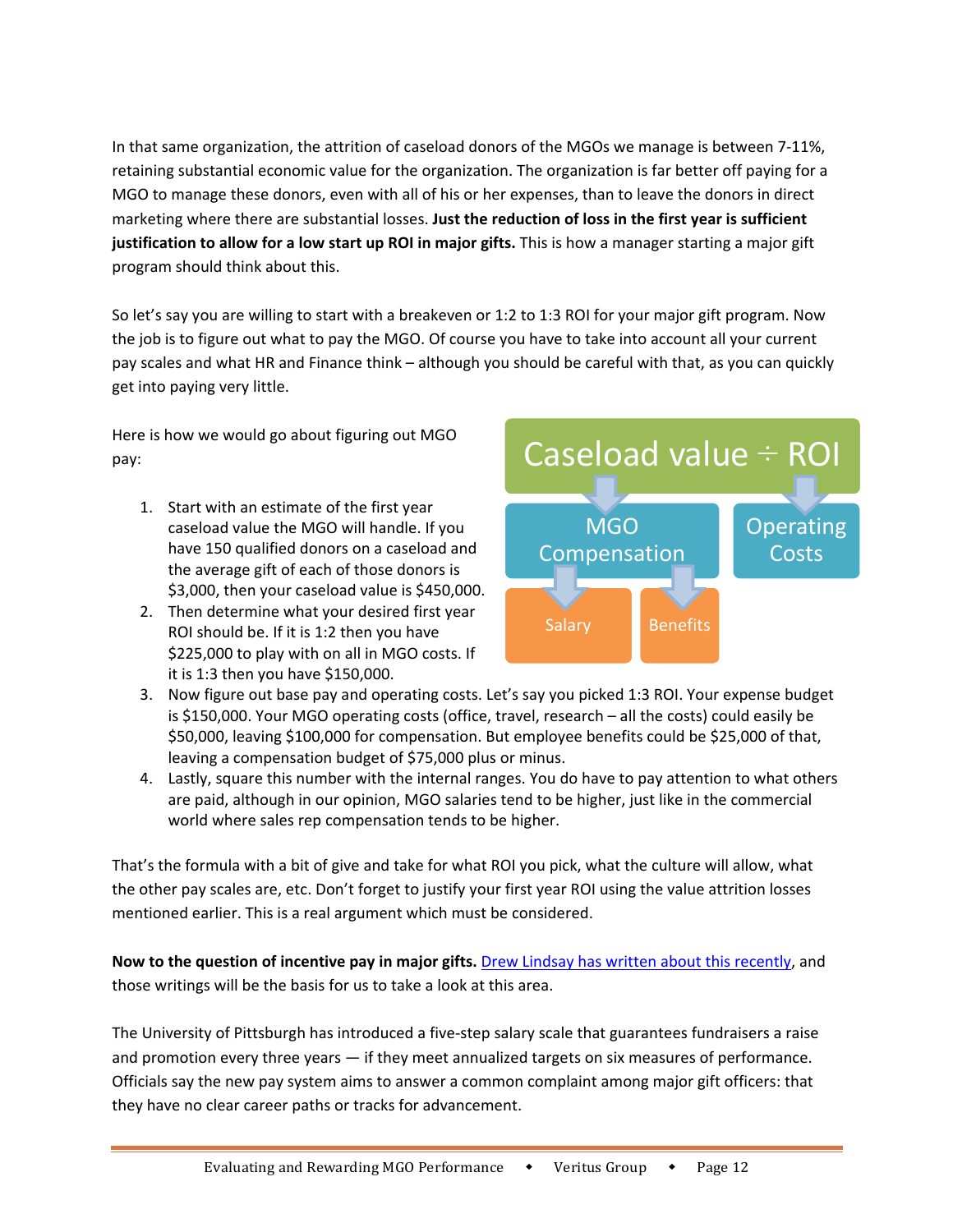#### Here's how the University of Pittsburgh incentive pay system works.

**Performance targets.** Managers have identified six data points that most clearly distinguished the star MGOs from others:

- 1. Donor visits
- 2. Donor contacts
- 3. Agreements submitted to donors
- 4. Agreements accepted
- 5. Gifts originated and closed with a new donor
- 6. Total dollars raised.

**Evaluation cycle**. MGOs are evaluated annually based on the above six metrics averaged over the preceding three years. Awarding bonuses or pay raises based on a single year's performance is "nutty," says one executive, because of natural fluctuations in giving.

**Five‐step pay scale.** MGOs move up in salary when they meet annualized targets in each of the six areas. MGOs at the bottom of the pay scale, for example, get a raise if they meet or exceed an average of:

- 45 donor visits.
- 1,000 MGO contacts.
- Six agreements submitted to donors.
- Four agreements accepted.
- Three origination gifts.
- \$500,000 raised.

To reach the top of the pay scale, fundraisers must bring in \$3 million per year when averaged over three years.

**Big raises.** MGOs will still collect university‐wide annual pay increases, which have been 1 or 2 percent in recent years. University officials say the three‐year performance pay bumps will be significantly larger.

**Climbing the ladder.** Performance expectations increase with each salary step, but not all MGOs will be able to move up. "This isn't a way to give everybody a raise," a university executive says. "This is to keep exceptional performers."

**An end to bidding wars.** Because the new salary scale establishes exactly what MGOs are worth, the university will no longer match offers that its major gift officers receive from other institutions.

**Recruitment tool.** The university, which will hire as many as 15 additional fundraisers in a new campaign, outlines its salary scale in a booklet given to job candidates. It states that they want people who want a career at the university, not just a job.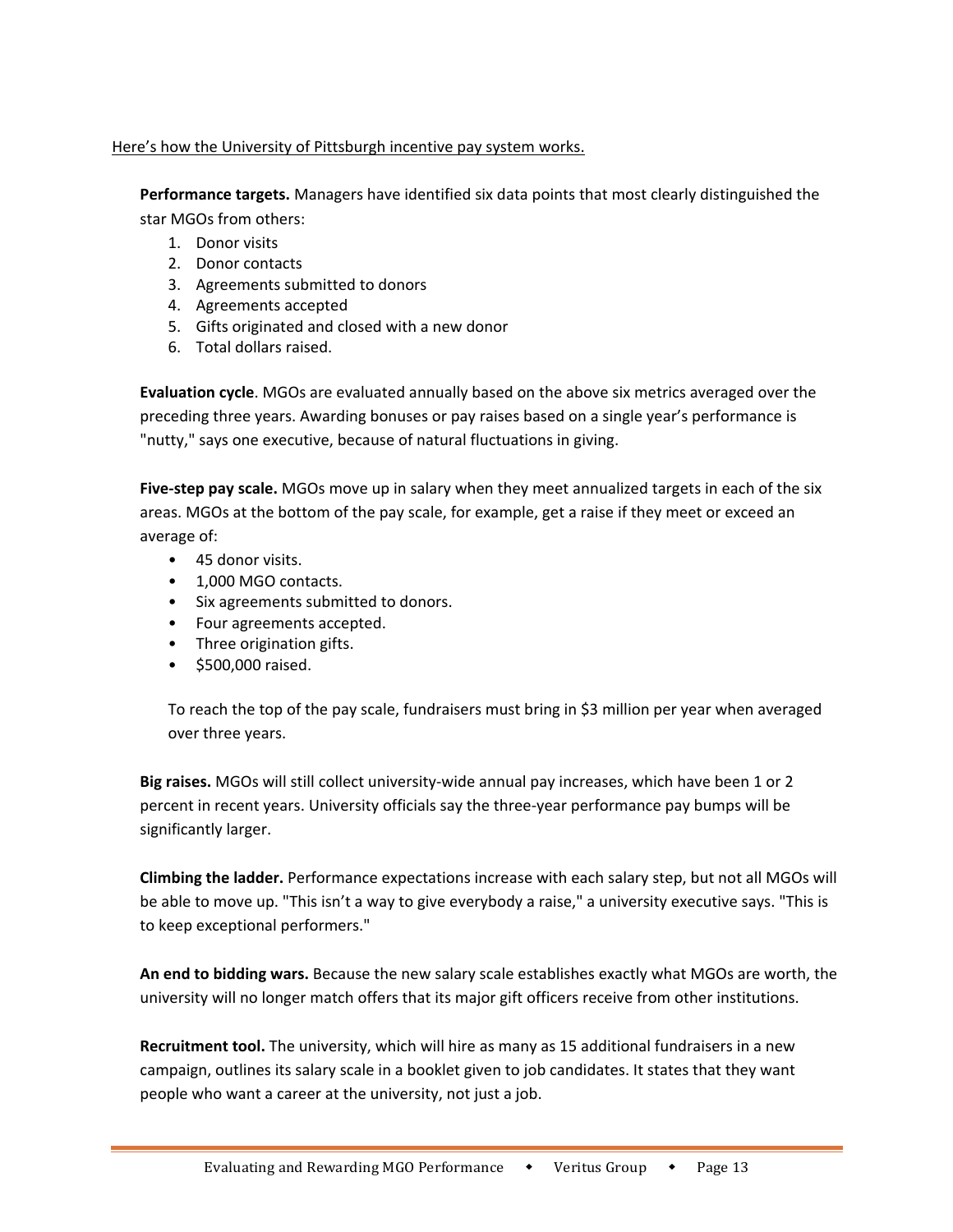This plan balances donor contact (meaningful connections) and dollars raised, while giving the high‐ performing MGO a clear compensation path that benefits the organization. Some version of this system is worth considering – although we would skew the criteria toward donor retention and some metric that measures how effectively a MGO helped fulfill the passions and interests of their assigned donors.

The bottom line is that you cannot separate MGO compensation from the amounts they raise, since the ultimate objective is to secure net revenue for program. And there is merit to considering some sort of incentive program that rewards the high‐performing MGO for helping donors fulfill their interests and passions. But be careful to not make this journey all about the money, because that is a very dangerous and worthless place to be. Ultimately you want MGOs who are passionate about helping donors fulfill their passions and interests, and then you want to fairly and generously reward those MGOs that do this well.

# **Keep Focused on What Matters**

You can obsess about performance. You can worry about the numbers. You can compare yourself to other MGOs or other managers of MGOs. You can wonder why you don't get the credit you deserve. Your world can be filled with worry, angst, fear. There may be jealousy, anger and resentment. There may even be a touch of inadequacy.

This is the dark world one enters when the focus is *only* on performance.

It's true that MGO or major gift performance is an important area. And it must be done – the evaluation and measuring must happen.

But if that is all you do to yourself, as a MGO; or if you are a manager of MGOs and that is all you do – then you have left out the main thing – a focus on the good that has been done.

Remember the good that is done through your work:

- You have forever changed the life of another person through the help your organization gave.
- You have forever saved a forest, or a waterway, or an animal.
- You have forever changed a system that was unjust or participated in a life‐saving discovery or affected the environment in a way that made a difference.
- You have forever changed the life of a donor, fulfilling their deepest passions and wishes for the good their money would do.
- You have spoken and written a kind word to a donor, making them feel special for caring, and affirming the good person they are.
- You have demonstrated kindness in your workplace and brought a renewed valuing of giving among those you journey with.
- And you have been good to yourself by using your gifts to help others address, in meaningful ways, some of the most pressing problems of our hurting planet.